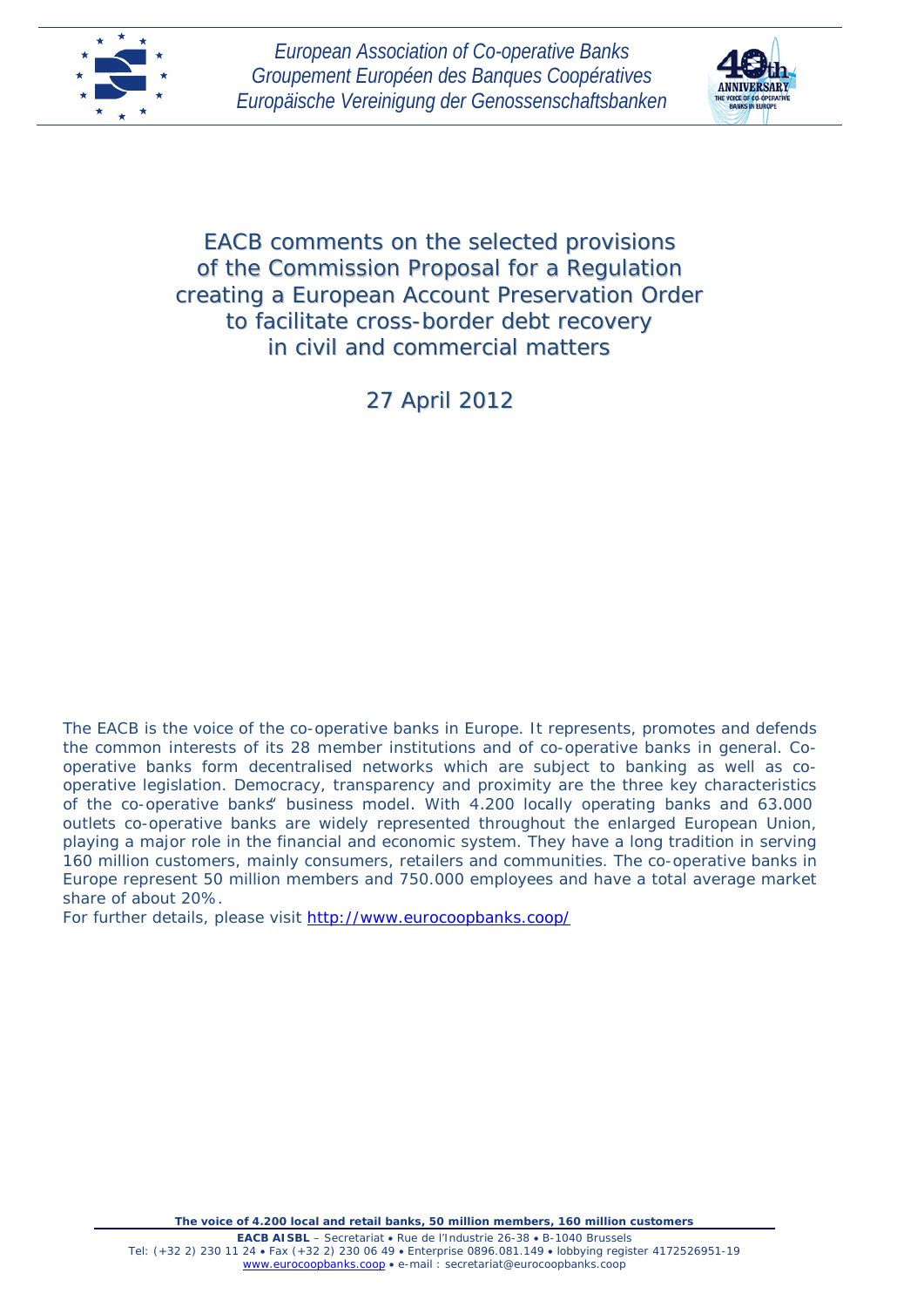The European Association of Co-operative Banks (EACB) takes note of the Commission proposal for a Regulation creating a European Account Preservation Order to facilitate crossborder debt recovery in civil and commercial matters (COM [2011] 445) (the Proposal, the EAPO Regulation), and would like to comment on its selected provisions.

### **GENERAL REMARKS**

Analysing the Proposal from a bank's perspective, the EACB is concerned whether the conditions for obtaining the order for the claimants are not too lenient. We would be concerned about the risk of a significant increase in the number of applications for EAPO, leading to increased obligations and administrative costs for the banks. Thus, it is important to ensure that the creditor has a valid claim against the debtor before preserving the funds, and in this context we would welcome a further definition of what is meant by *'a well founded claim'* as referred to in Art  $7(1)(a)$ . It should further be ensured that EAPO is granted only when it is absolutely necessary to secure the interests of the claimant.

It should not be underestimated that the introduction of the second attachment regime, in addition to the already existing national regimes, means additional difficulties and costs for banks. Thus, we strongly believe that banks' costs incurred in relation to the execution of the EAPO should be covered. Moreover, banks should be properly involved in determining the fees due for the execution of EAPOs.

Finally, personal data protection rules should be dully observed. For example, where the claimant does not have the information on the bank account of the defendant, Article 17 allows the claimant to request the competent authority to find out this information instead. This may well have serious impacts on the bank secrecy issues and we would recommend close monitoring of the ongoing debate on the Commission Proposal for a Regulation on the protection of individuals with regard to the processing of personal data and on the free movement of such data (General Data Protection Regulation; COM(2012) 11 final).

# **DETAILED COMMENTS ON THE PROPOSED EAPO REGULATION**

# **Article 4 -** *Definitions*

Article 4 of the proposed regulation defines a '*bank account*' as any account containing cash or financial instruments. This definition seems to be quite broad and cover not only payment/current accounts in the strict sense but also securities accounts. The EACB would like to emphasize that preserving financial instruments involves considerable risks, particularly the risk of a price loss, because neither the securities account holder, i.e. the debtor, nor the creditor, can react to changes in the market situation.

Thus, the EACB would recommend including a narrower definition of a bank account and deleting the phrase "*or financial instruments*" from Article 4(1). In effect, the deletion of Articles 4(3) and 26(3), which both refer to *'financial instruments',* and of the reference to 'financial instruments' in Art 4(5), would be also necessary.

#### **Article 7 –** *Conditions for issuing an EAPO*

As mentioned above, the EACB would recommend defining further the concept of a *'well founded claim'* as referred to in Art 7(1)(a).

### **Article 12 –** *Security to be provided by the claimant*

The question of whether a security deposit should be provided by the claimant should not be, in our view, left to the discretion of the court. It must be ensured that the applications for an EAPO are not made too liberally by the creditors. In the current proposal for the EAPO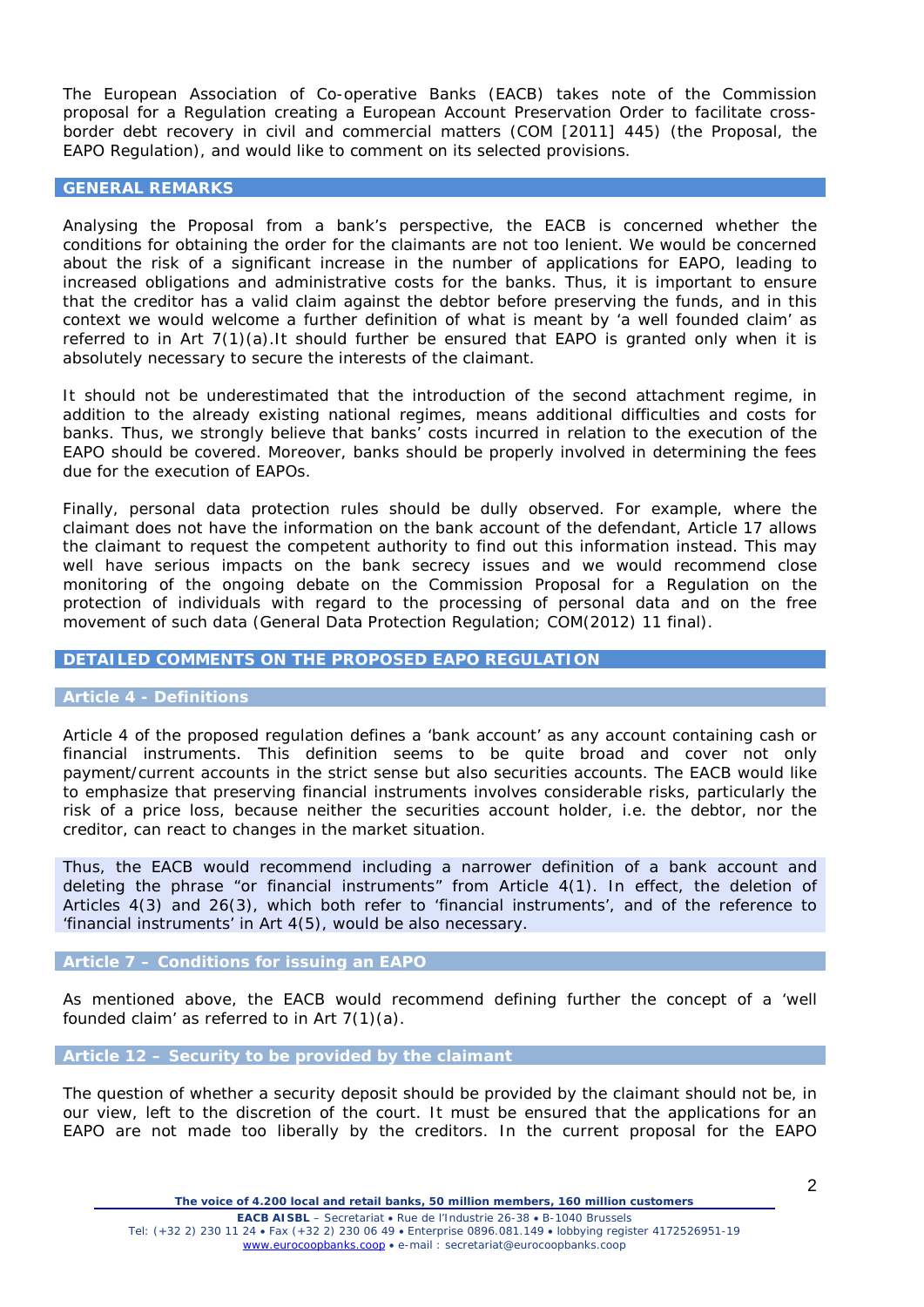Regulation, there is nothing that would discourage creditors from applying for EAPO each time they consider that they might have a claim against the debtor, regardless of whether their underlying claim is well founded or how realistic the risk of the subsequent enforcement against the defendant being impeded actually is. The current liberal approach would pose the risk of forum shopping, where those countries where no security is required are especially targeted. Thus, the security deposit or equivalent assurance should be provided by the claimant as a principle, and in any case where the claimant already relies on the competent authority to find out the information about the defendant's account. Equally, the extent of the security deposit or equivalent assurance should not depend on the national law.

The EACB would recommend the following amendments to Article 12:

### *"Security to be provided by the claimant*

*Before issuing an EAPO, the court may should require the provision of a security deposit or an equivalent assurance by the claimant at the level appropriate to ensure compensation for any damage suffered by the defendant to the extent the claimant is liable to compensate such damage under national law*

*2(new) Always where the application for EAPO contains the request for obtaining account information pursuant to Article 12 of this Regulation, the court shall require the provision of a security or equivalent assurance by the claimant at the level appropriate to ensure compensation for any damage suffered by the defendant. 3(new) The liability of the claimant for the damage suffered by the defendant shall not be dependent on the existence of fault on the side of the claimant".*

#### **Article 17 –** *Request for obtaining account information*

One of the conditions that the EACB has been calling for in the run up to the Commission's current proposal for the EAPO Regulation is that it should be an obligation for the claimants applying for the EAPO to provide precise and detailed information on the defendant and the defendant's bank account that is to be subject to the preservation order. Thus, we are concerned about the approach taken by the Commission in Article 17, where as an exception to Article 16 it is envisaged that where the claimant does not dispose of all the account information required, he can still apply for the EAPO and request that the competent authority of the Member State of the enforcement of the EAPO obtains such information for them. This could mean banks being under the obligation to incur all the efforts and costs of searching for the defendant's account for the benefit of the claimant in a private dispute. This would be particularly difficult if the information provided by the claimant was very limited because the Regulation does not specify what is meant by *"the claimant does not dispose of all account information required pursuant to Article 16".* In particular, it is not clear whether having only one of the information elements listed in Article 16 would suffice to apply for EAPO in line with Article 17. All this would encourage the claimants, faced with no risks or burdens of their own, to carelessly apply for EAPOs in the context of their private claims without further reflection. As a minimum, we would recommend that in all cases where the claimant does not dispose of all account information, he provides a security or equivalent assurance (c.f. our comments on Article 12 above).

We would also propose the following amendment to Paragraph 2 of Article 17:

*"2. The application shall include all information available to the claimant about the defendant and the defendant's bank accounts, and should at least include the full name of the defendant, the defendant's full address, the account number or numbers, and the name of the bank with which the defendant holds one or several accounts to be preserved as well as the address of the bank's headquarters in the Member State where the account is located".*

**Article 28 –** *Preservation of several accounts*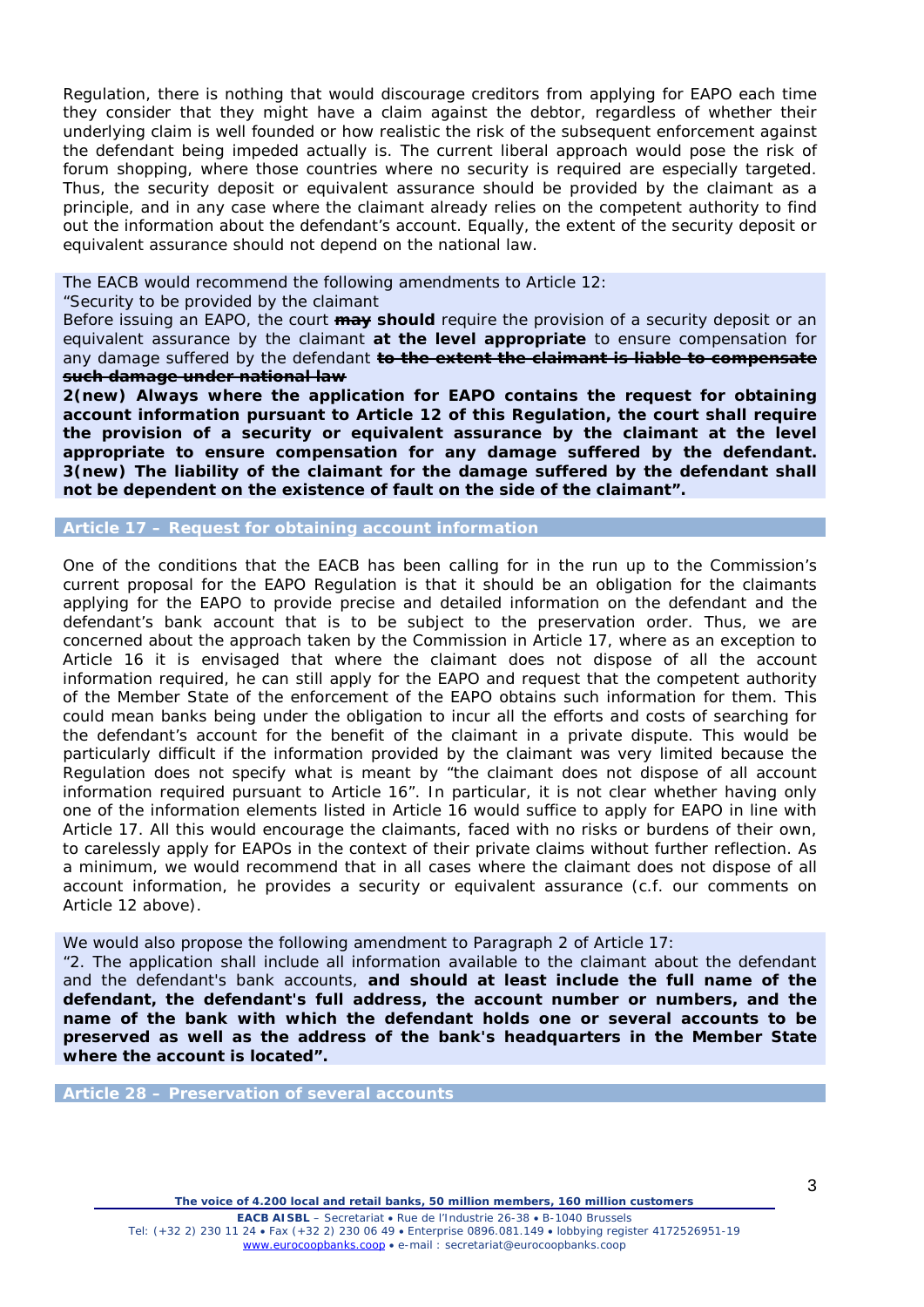Under Art 28(1), in case where EAPO covers several accounts held by the defendant with one and the same bank, the bank may implement the EAPO only up to the amount specified in the order. From the text of the Proposal we deduce that it shall be the bank that will be responsible for deciding which of the accounts should be preserved and how to split the amount between them. The Commission's proposal provides no criteria as to how those choices should be made, posing for the banks a risk of undue liability for making the choice in one or another way.

The EACB would recommend specifying in Article 28(1) the criteria according to which banks are to split the amount between several accounts.

In addition, it should be ensured that, in case where one or more EAPOs or equivalent orders have been issued covering several accounts held by the defendant in different banks, the banks are duly informed as soon as the funds exceeding the amount stipulated in the EAPO are released as provided for in Article 28(2).

*2. Where one or more EAPOs or equivalent protective orders under national law have been issued covering several accounts held by the defendant with different banks, whether in the same or in different Member States, the claimant shall have a duty to effect the release of any amount specified therein which exceeds the amount stipulated in the EAPO. Such release shall be effected within 48 hours following the receipt of the first bank's declaration pursuant to Article 27 showing such excess. The release shall be effected through the competent authority of the respective Member State of enforcement. All the banks involved should be immediately informed about the release".*

# **Article 30 –** *Costs relating to the banks*

The costs and efforts for banks, resulting from a number of searching and reporting obligations imposed under this new Regulation should not be underestimated. The EACB has serious reservations concerning the provisions of Article 30(1), according to which a bank can only seek payment or reimbursement of its costs if it is entitled to payment or reimbursement in respect of orders with equivalent effect which are issued under national law. The payment or reimbursement of the costs actually incurred by the third-party debtor is made contingent, for no plausible reason, upon the law of the Member State in which the EAPO is enforced. The Commission does not provide any further explanation for this provision in its proposal<sup>[1](#page-3-0)</sup>.

The result of the current proposal is that banks in the Member States where under national law they are not entitled to payment or reimbursement of the costs in respect of orders equivalent to EAPO, will have to bear the EAPO processing costs themselves or cross-subsidise these through income from other services or other lines of business. This in turn is likely to lead to distortion of competition in Europe. This is because the expected outcome of the proposal is that banks, as third-party debtors, will have to comply with many more account preservation orders in the future; this extra work will mean extra costs. Unlike the creditors and debtors, banks, as third-party debtors, have no influence over the execution of the enforcement measure. They merely have to comply with and implement the measures, with each account preservation measure imposing costs on them.

Further, the foreseeable substantial differences across the EU in the level of payment or reimbursement of costs which a third-party debtor is entitled to would undermine the EU's declared aim of this legislative proposal, which is achieving a level playing field.<sup>[2](#page-3-1)</sup> The result would be regulatory arbitrage. Banks in the Member States where there is no possibility for recovery of costs would be at a serious competitive disadvantage, as they would need to face

*"More specifically, the proposal aims at* 

<span id="page-3-0"></span> <sup>1</sup> see second bullet point of section 3.1.5, *Legal element of the proposal – Other provisions*

<span id="page-3-1"></span> $2$  see first bullet point of the final paragraph of section 1.2, Grounds and objectives of the proposal:

<sup>•</sup> *Enabling creditors to obtain account preservation orders on the basis of the same conditions irrespective of the country where the competent court is located;"*